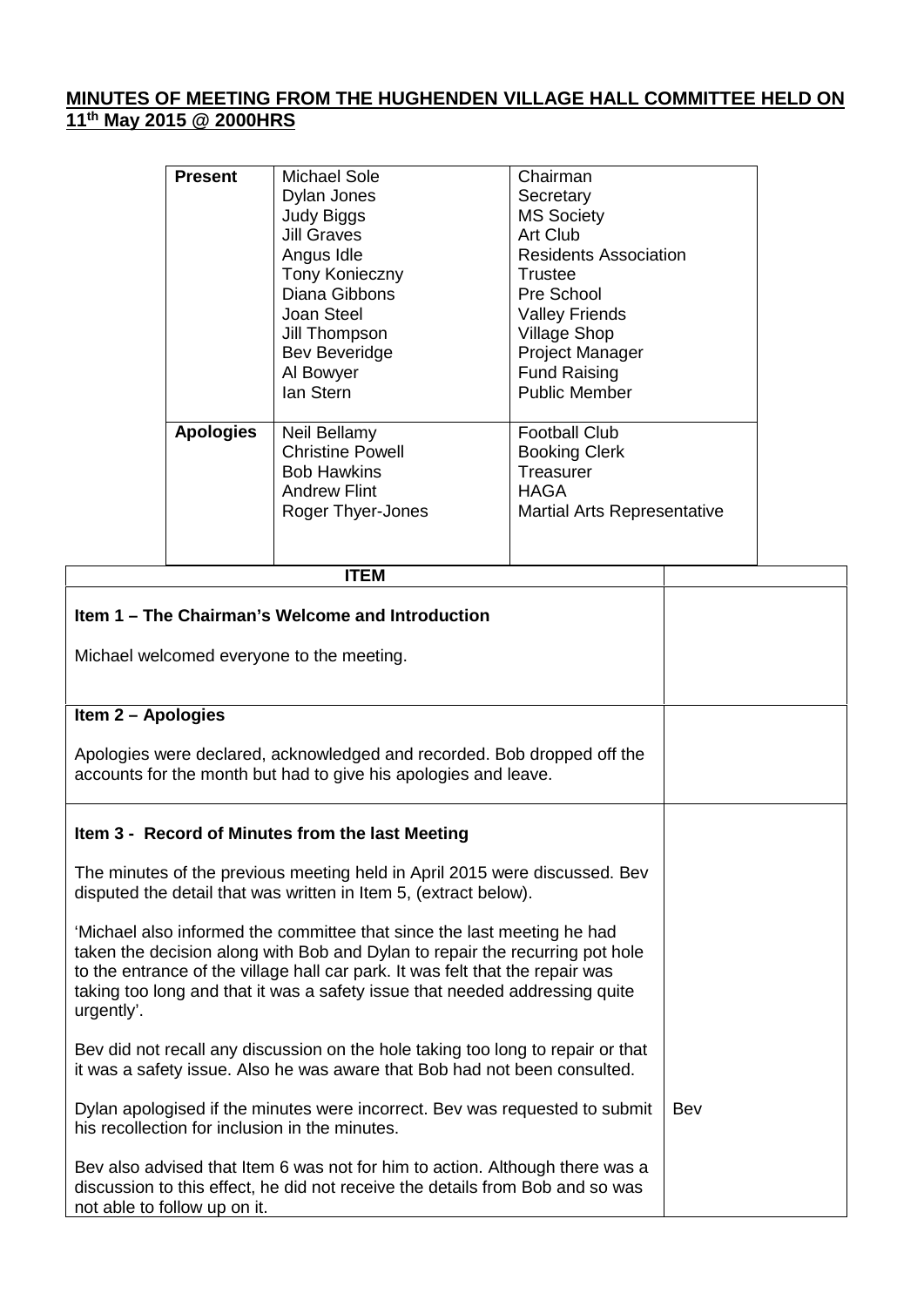| Item 4 - Matters Arising from the last Meeting                                                                                                                                                                                                                                                                                                                                                                                                  |                                      |         |
|-------------------------------------------------------------------------------------------------------------------------------------------------------------------------------------------------------------------------------------------------------------------------------------------------------------------------------------------------------------------------------------------------------------------------------------------------|--------------------------------------|---------|
| New fobs have been received but not issued to Christine yet                                                                                                                                                                                                                                                                                                                                                                                     |                                      | Bev     |
| Jill confirmed that the Shop did have an electrical certificate for the Cabin.                                                                                                                                                                                                                                                                                                                                                                  |                                      |         |
| Dylan has not yet spoken to the Parish Council about the requirement to<br>inspect the playground equipment.                                                                                                                                                                                                                                                                                                                                    | Dylan                                |         |
| Item 5 - Chairman's Report                                                                                                                                                                                                                                                                                                                                                                                                                      |                                      |         |
| Michael started his report by apologising to the committee for spending<br>Village Hall funds on the repair of the car park. It was brought to his attention<br>that no committee member had authority to authorise expenditure without<br>referring back to the committee, whatever the reason. The exception to this<br>is Bev, who is a contractor and can spend up to £500 autonomously.                                                    |                                      |         |
| Michael raised his concerns that this did not feel correct, as he believes that<br>the management committee should be able to spend without referral to the<br>committee for specific items or emergency/safety issues. He suggested that<br>the constitution should be amended to allow a specific amount to be spent<br>by the management team for specific reason. Michael will look to put his<br>suggestions to the committee for comment. |                                      | Michael |
| Michael also updated the committee on the continuing investigations on the<br>options for the Village Hall a face lift and update certain areas of the hall.<br>Some quotes had been received for the replacement of the barge board,<br>guttering and downpipes and he would share them with the committee when<br>all of them are in.                                                                                                         |                                      | Michael |
| With a growing number of plans to update the hall, there is a continued<br>requirement for the project management (PM) role, currently undertaken by<br>Bev. Although Bev fulfils this role, the description of the role of PM was a list<br>of tasks to cover a 12 weeks trial period written by the previous Chairman.                                                                                                                        |                                      |         |
| This job description no longer describes the role undertaken by Bev and<br>does not fulfil the current requirements of the committee. It was suggested<br>that the committee need to develop a job description that meets the current<br>needs of the committee. Michael will share a proposed job description with<br>the committee by email for comment so that a way forward can be agreed for<br>the PM role.                               |                                      | Michael |
| Michael also informed the committee that he will be retiring from paid<br>employment in a couple of weeks.                                                                                                                                                                                                                                                                                                                                      |                                      |         |
| <b>Item 6 - Treasurers Report</b>                                                                                                                                                                                                                                                                                                                                                                                                               |                                      |         |
| Dylan circulated around the accounts for the previous month. Bob had<br>highlighted that there was nothing out of the ordinary to report.                                                                                                                                                                                                                                                                                                       |                                      |         |
| • Virgin Money<br>• CAF Bank<br>• Total                                                                                                                                                                                                                                                                                                                                                                                                         | £75,783.53<br>£1,998.35<br>£77781.88 |         |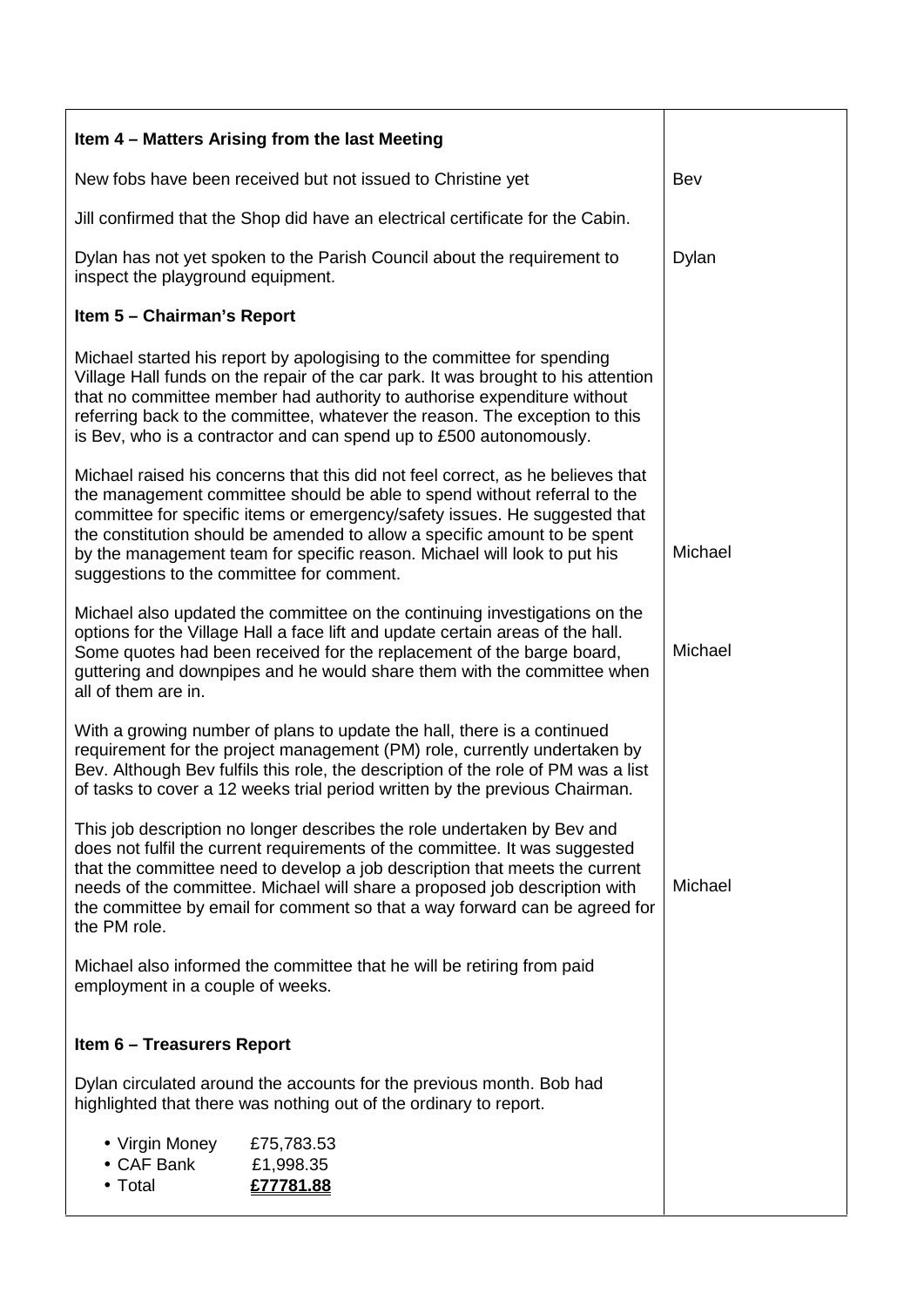| Item 7 - Secretary's Report                                                                                                                                                                                                                                                            |                      |
|----------------------------------------------------------------------------------------------------------------------------------------------------------------------------------------------------------------------------------------------------------------------------------------|----------------------|
| Dylan informed the committee that he was continuing his involvement<br>with the various village organisations to explore the possibility of<br>having a MUGA and a cycle path.                                                                                                         |                      |
| Item 8 - Maintenance Report                                                                                                                                                                                                                                                            |                      |
| Bev updated the committee on the following items:                                                                                                                                                                                                                                      |                      |
| There was a requirement to cut back the trees and tidy up the verge behind<br>the shop and requested the authority to go ahead. All agreed that this could<br>be completed and that the committee we would all take a look at the area at<br>the end of the meeting.                   |                      |
| The 6 monthly tidy up of the garage is due and committee members were<br>asked to take out any items that are being stored there. Jill was asked to<br>arrange for the freezer to be removed by the end of the month.                                                                  | Bev                  |
| The Parish Council have supplied the literature and bags for the dog poo<br>awareness project. Bev is developing a poster to be placed around the hall<br>and will be handing out poo bags to raise awareness of the responsibility to<br>clean up after your pet.                     | <b>All Committee</b> |
| Tony suggested that the posters advise dog walkers that poo bags are<br>available to buy in the shop.                                                                                                                                                                                  |                      |
| The repair of the wall in front of the hall entrance was not completed at the<br>time suggested. Bev will give the person nominated to repair the wall one<br>more chance before finding another bricklayer.                                                                           |                      |
| Item 9 - Booking Secretary's Report                                                                                                                                                                                                                                                    | Bev                  |
| As Christine was not present there was no update on bookings. However<br>Christine had left a message to remind the committee that the theatre group<br>will be using the stage from the 17 <sup>th</sup> May.                                                                         |                      |
| Item 10 - Fund Raising                                                                                                                                                                                                                                                                 |                      |
| Al informed the committee that he was disappointed at the lack of interest in<br>the Bingo night on the 15 <sup>th</sup> May. To date AI had only sold 40 tickets, which<br>was the minimum required to make the event viable. Everyone present was<br>encouraged to purchase tickets. |                      |
| If the interest did not improve, AI believed he would need to cancel the event<br>in June.                                                                                                                                                                                             | <b>All Committee</b> |
| Item 11. Football Club                                                                                                                                                                                                                                                                 |                      |
| As Neil was not present, there was no update from the football club.                                                                                                                                                                                                                   |                      |
| <b>Item 12. Residents Association</b>                                                                                                                                                                                                                                                  |                      |
| Angus reminded the committee about the 'fun' cricket event on Sunday 19th<br>July 2015 that will take place on the football field.                                                                                                                                                     |                      |
|                                                                                                                                                                                                                                                                                        |                      |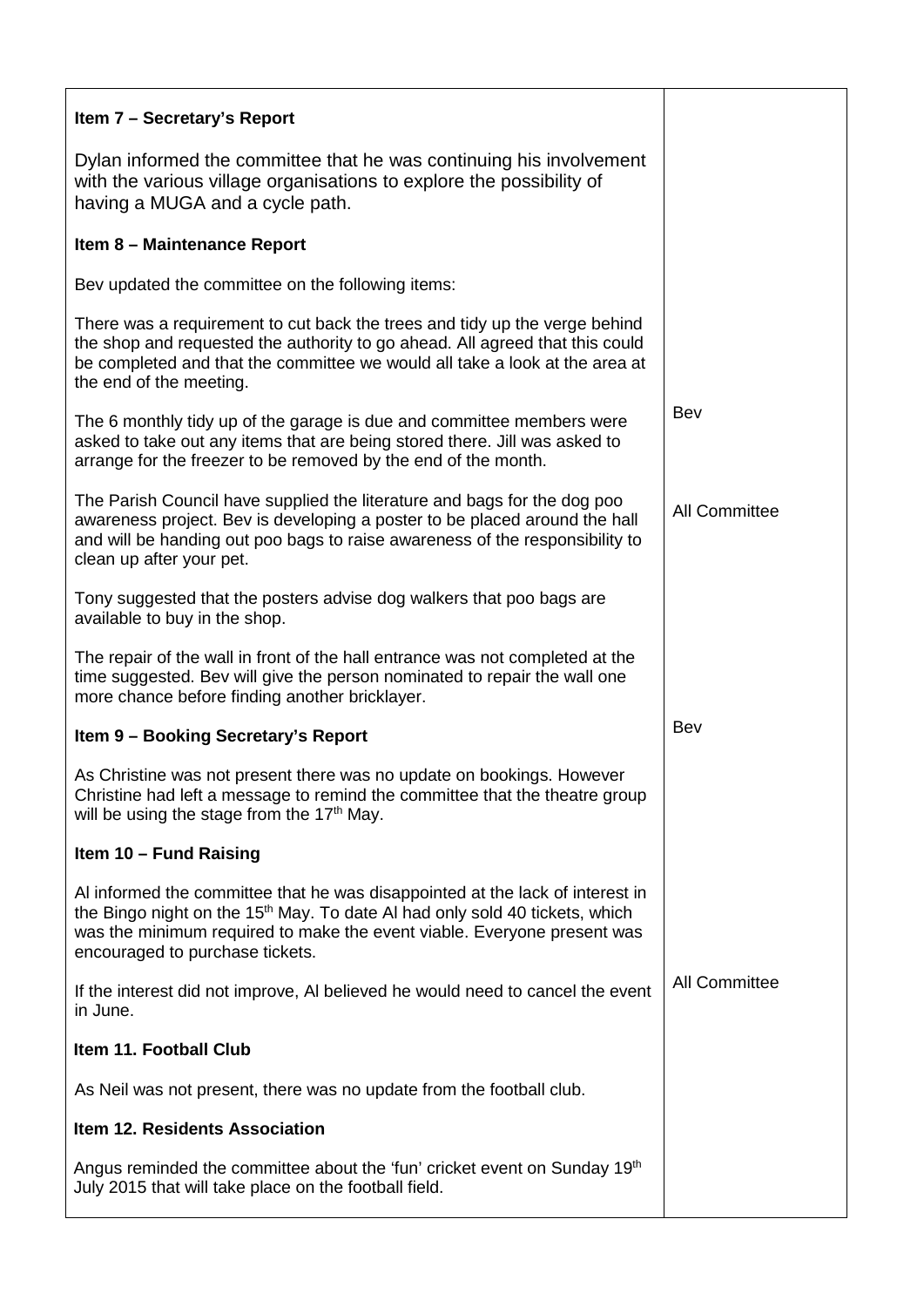| Angus advised that there is a meeting in the cabin the next day $(12th$ May) at<br>9am with Sam Flatman from Pentagon Sports who is experienced in<br>MUGA's installation projects.                                                                                                                                                                                                                                                                                                       |         |
|-------------------------------------------------------------------------------------------------------------------------------------------------------------------------------------------------------------------------------------------------------------------------------------------------------------------------------------------------------------------------------------------------------------------------------------------------------------------------------------------|---------|
| The RA AGM is on the 19 <sup>th</sup> May with the Chiltern Society presenting at the<br>end of the meeting.                                                                                                                                                                                                                                                                                                                                                                              |         |
| The cycle path project has been delayed while the National Trust<br>management team are dealing with fire damage at another National Trust<br>building.                                                                                                                                                                                                                                                                                                                                   |         |
| Item 13. Village Shop                                                                                                                                                                                                                                                                                                                                                                                                                                                                     |         |
| Jill informed the committee that The Cabin is very popular and is being<br>used daily by groups and individuals.                                                                                                                                                                                                                                                                                                                                                                          |         |
| The shop will stay open longer on the 7 <sup>th</sup> June for the Football Club AGM<br>and fun day.                                                                                                                                                                                                                                                                                                                                                                                      |         |
| Jill informed the committee that the Shop AGM is 2 <sup>nd</sup> Jun. Those present<br>highlighted this date clashed with the monthly RA meeting. Jill will discuss<br>this at their meeting tomorrow night and inform Dylan of a new date for the<br>minutes.                                                                                                                                                                                                                            |         |
| Item 14. Any Other Business (AOB)                                                                                                                                                                                                                                                                                                                                                                                                                                                         |         |
| The following items were discussed as AOB:                                                                                                                                                                                                                                                                                                                                                                                                                                                |         |
| Diana informed the committee that users of the small hall on a Thursday are<br>sweeping all their mess into the kitchen but not picking it up. Michael will ask<br>Christine to speak with the users.                                                                                                                                                                                                                                                                                     |         |
| Jill Graves informed the committee that the Art club had been invited to<br>Stoke Poges golf club for an awards event. Whilst at the event the art club<br>won an award for 20 years of painting with patients at The South Bucks<br>Hospice.                                                                                                                                                                                                                                             | Michael |
| Jill read the award speech given by Councillor Lin Hazell which highlighted<br>the work and achievements of the Art Club whilst working with the Hospice.                                                                                                                                                                                                                                                                                                                                 |         |
| Everyone present congratulated Jill on the achievement of the Art club.                                                                                                                                                                                                                                                                                                                                                                                                                   |         |
| Tony asked for an explanation of the costs of cleaning in this month's<br>accounts. In Bobs absence, Bev gave an over view of the costs which<br>included the annual deep clean, replacement of all the cleaning equipment<br>and the payment of the cleaner.                                                                                                                                                                                                                             |         |
| Bev informed the committee that the recent teenagers disco had resulted in<br>damage to the toilets. Christine was charging the event organisers £50<br>which would cover the cost of the repairs, but that these repairs weaken the<br>plumbing elsewhere. It was suggested that the committee may want to<br>consider reclaiming more compensation. Although there was some damage<br>from the event, Bev concluded that the events were well run and this was not<br>an ongoing issue. |         |
| Bev also suggested that the committee might like to fund a thermostat for the<br>Cabin in order to keep the electricity cost and impact on the environment to a                                                                                                                                                                                                                                                                                                                           |         |